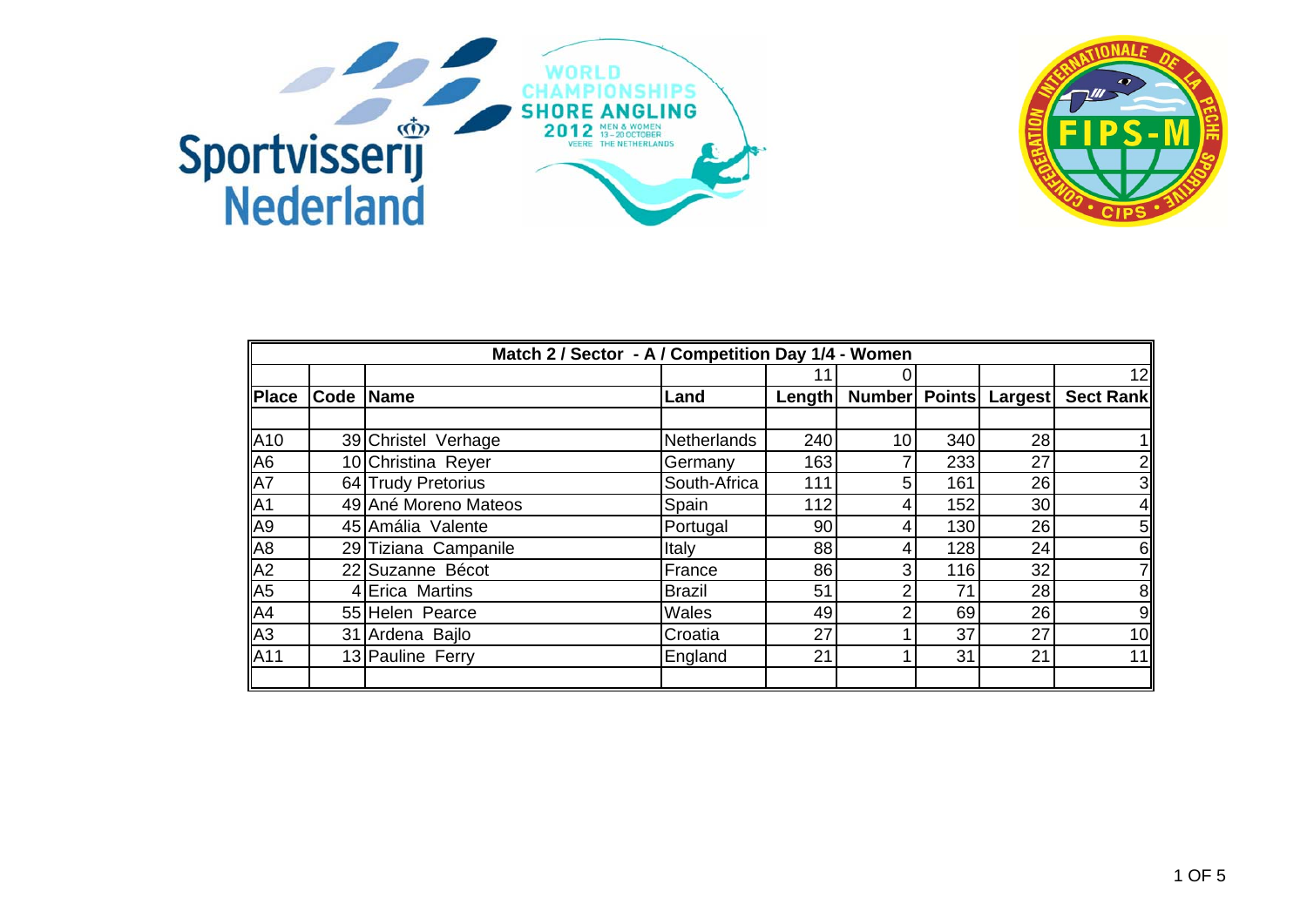



|                | Match 2 / Sector - B / Competition Day 1/4 - Women |                       |               |                |               |     |    |                   |  |
|----------------|----------------------------------------------------|-----------------------|---------------|----------------|---------------|-----|----|-------------------|--|
|                |                                                    |                       |               | 10             |               |     |    | 11                |  |
| <b>Place</b>   | Code Name                                          |                       | Land          | <b>Length</b>  | Number Points |     |    | Largest Sect Rank |  |
|                |                                                    |                       |               |                |               |     |    |                   |  |
| <b>B</b> 11    |                                                    | 23 Pauline Bellicourt | France        | 199            | 8             | 279 | 27 |                   |  |
| B <sub>5</sub> |                                                    | 37 Wilma van Eekeren  | Netherlands   | 188            | 8             | 268 | 27 | 2 <sub>l</sub>    |  |
| B <sub>9</sub> |                                                    | 7 Ines Birnstiel      | Germany       | 156            |               | 226 | 27 | $\overline{3}$    |  |
| B <sub>3</sub> |                                                    | 33 Sava Deskovic      | Croatia       | 122            | 5             | 172 | 35 | $\overline{4}$    |  |
| B4             |                                                    | 62 Tish Yelland       | South-Africa  | 117            | 5             | 167 | 29 | 5 <sub>l</sub>    |  |
| B7             |                                                    | 25 Vincenza Lubrano   | Italy         | 67             | 3             | 97  | 24 | 6 <sup>1</sup>    |  |
| <b>B</b> 10    |                                                    | 15 Heather Lindfield  | England       | 62             | າ             | 82  | 32 | 7                 |  |
| B <sub>8</sub> |                                                    | 43 Sónia Guerreiro    | Portugal      | 37             |               | 47  | 37 | 8 <sup>1</sup>    |  |
|                |                                                    | 50 Marta Guerrero     | Spain         | 29             |               | 39  | 29 | 9                 |  |
| $rac{B1}{B6}$  |                                                    | 58 Annalise Edwards   | Wales         | 28             |               | 38  | 28 | 10                |  |
| B <sub>2</sub> |                                                    | 2 Marisa Hasegawa     | <b>Brazil</b> | $\overline{0}$ |               | 0   |    | 12                |  |
|                |                                                    |                       |               |                |               |     |    |                   |  |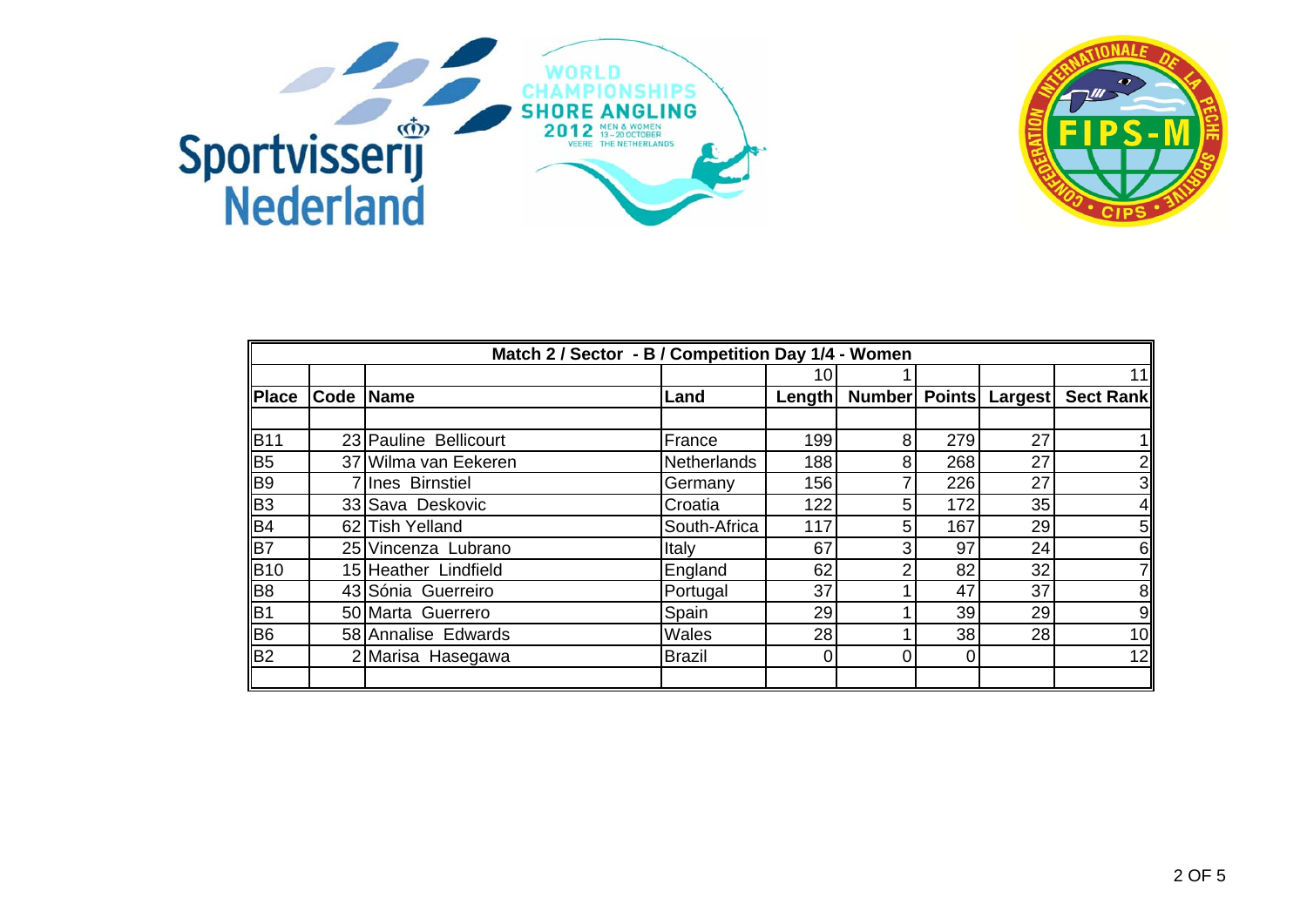



|                                   | Match 2 / Sector - C / Competition Day 1/4 - Women |                                     |               |        |                |     |    |                   |  |
|-----------------------------------|----------------------------------------------------|-------------------------------------|---------------|--------|----------------|-----|----|-------------------|--|
|                                   |                                                    |                                     |               | 10     |                |     |    | 11                |  |
| Place                             | Code Name                                          |                                     | Land          | Length | Number Points  |     |    | Largest Sect Rank |  |
|                                   |                                                    |                                     |               |        |                |     |    |                   |  |
| C8                                |                                                    | 24 Cindy Gambier                    | France        | 166    | 7              | 236 | 26 |                   |  |
|                                   |                                                    | 53 Maria Angeles Martinez Fernandez | Spain         | 158    |                | 228 | 28 | $2\vert$          |  |
| C10<br>C4<br>C9<br>C7<br>C5<br>C5 |                                                    | 40 Miranda Verschuren               | Netherlands   | 156    |                | 226 | 30 | 3                 |  |
|                                   |                                                    | 32 Mirjana Pobor                    | Croatia       | 119    | 5              | 169 | 26 | 4 <sub>l</sub>    |  |
|                                   |                                                    | 14 Rachael Jarman                   | England       | 92     | 4              | 132 | 27 | 5 <sub>l</sub>    |  |
|                                   |                                                    | 61 Heather Tiltmann                 | South-Africa  | 92     | 4              | 132 | 26 | 6 <sup>1</sup>    |  |
|                                   |                                                    | 46 Vera Cordeiro                    | Portugal      | 57     | 2              | 77  | 32 | 71                |  |
|                                   |                                                    | 9 Genia Poziemski                   | Germany       | 44     | 2              | 64  | 22 | 8 <sub>l</sub>    |  |
|                                   |                                                    | 28 Michela Martini                  | Italy         | 32     |                | 42  | 32 | 9                 |  |
|                                   |                                                    | 59 June Howell                      | Wales         | 23     |                | 33  | 23 | 10 <sub>l</sub>   |  |
| C11<br>C1<br>C6<br>C3<br>C2       |                                                    | 5 Elida De Jesus                    | <b>Brazil</b> | 0      | $\overline{0}$ | 0   |    | 12                |  |
|                                   |                                                    |                                     |               |        |                |     |    |                   |  |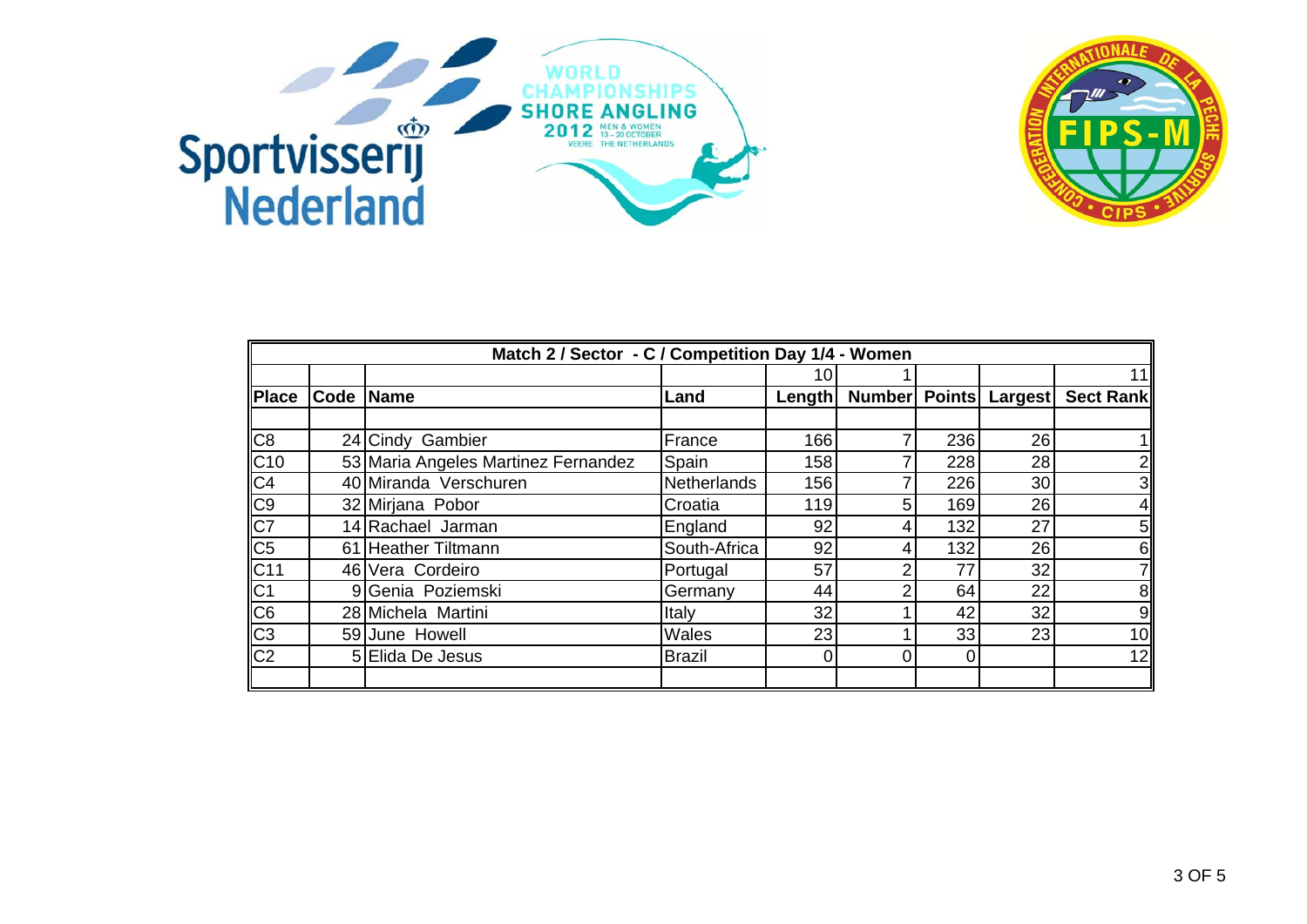



|                 | Match 2 / Sector - D / Competition Day 1/4 - Women |                              |               |        |               |               |                |                  |  |
|-----------------|----------------------------------------------------|------------------------------|---------------|--------|---------------|---------------|----------------|------------------|--|
|                 |                                                    |                              |               |        |               |               |                | 12               |  |
| <b>Place</b>    | Code Name                                          |                              | Land          | Length | <b>Number</b> | <b>Points</b> | <b>Largest</b> | <b>Sect Rank</b> |  |
|                 |                                                    |                              |               |        |               |               |                |                  |  |
| D <sub>1</sub>  |                                                    | 19 Marine Broussard          | France        | 225    | 10            | 325           | 27             |                  |  |
| $\overline{D4}$ |                                                    | 63 Christelle Oosthuizen     | South-Africa  | 178    | 8             | 258           | 25             | $2 \mid$         |  |
| D <sub>8</sub>  |                                                    | 16 Janet Verlinde            | England       | 122    | 5             | 172           | 29             | 3 <sup>1</sup>   |  |
| $\overline{D2}$ |                                                    | 3 Marta Gonçalves            | <b>Brazil</b> | 111    | 5             | 161           | 30             | $\overline{4}$   |  |
| $\overline{D3}$ |                                                    | 34 Tea Radil                 | Croatia       | 101    | 4             | 141           | 31             | 5 <sub>l</sub>   |  |
| D <sub>5</sub>  |                                                    | 56 Pamela Worrall            | Wales         | 88     | 4             | 128           | 26             | 6                |  |
| D <sub>10</sub> |                                                    | 41 Silvia Westdorp           | Netherlands   | 74     | 3             | 104           | 33             | 71               |  |
| D7              |                                                    | 47 Ana Diogo                 | Portugal      | 67     | 3             | 97            | 27             | 8 <sup>1</sup>   |  |
| <b>D11</b>      | 11                                                 | Bettina Hühnken              | Germany       | 54     | 2             | 74            | 29             | 9                |  |
| D <sub>6</sub>  |                                                    | 27 Rosa La Candia            | <b>Italy</b>  | 50     | 2             | 70            | 33             | 10               |  |
| D <sub>9</sub>  |                                                    | 52 Cristina Gutierrez Refoyo | Spain         | 24     |               | 34            | 24             | 11               |  |
|                 |                                                    |                              |               |        |               |               |                |                  |  |